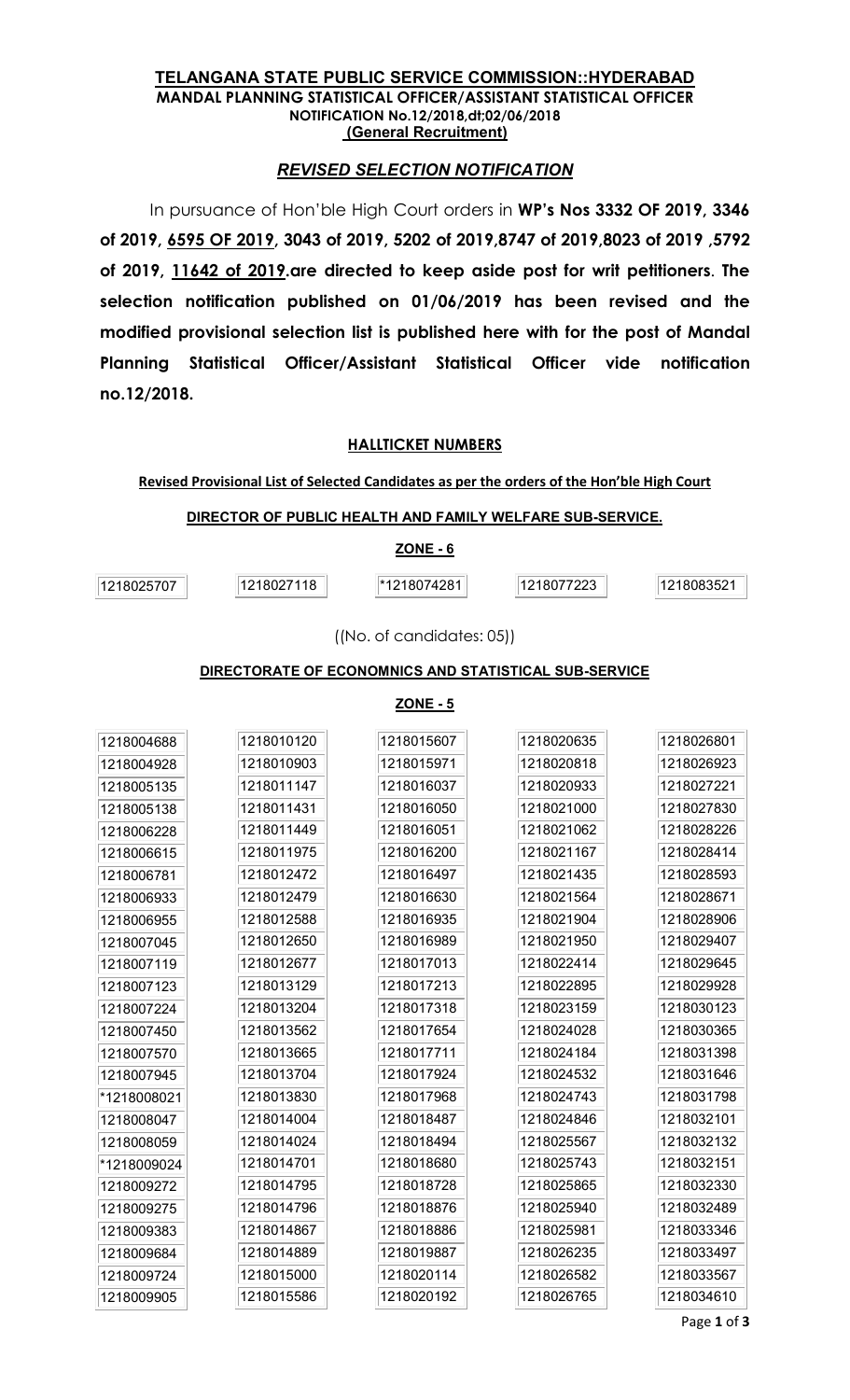| 1218034625                | 1218036473 | 1218042248      | 1218043961 | 1218047594 |
|---------------------------|------------|-----------------|------------|------------|
| 1218035017                | 1218036732 | 1218042298      | 1218044158 | 1218048180 |
| 1218035114                | 1218037167 | 1218042810      | 1218044177 | 1218048213 |
| 1218035160                | 1218038032 | 1218042892      | 1218044415 | 1218048692 |
| 1218035807                | 1218038050 | 1218043136      | 1218044732 | 1218048948 |
| 1218036011                | 1218038164 | 1218043205      | 1218045204 | 1218049135 |
| 1218036198                | 1218038232 | 1218043448      | 1218045212 | 1218058662 |
| 1218036234                | 1218038663 | 1218043675      | 1218045730 | 1218058682 |
| 1218036341                | 1218039405 | 1218043897      | 1218046411 | 1218086790 |
| 1218036422                | 1218041565 | 1218043939      | 1218047471 | 1218092516 |
|                           |            |                 |            |            |
| ((No.of candidates: 180)) |            | <b>ZONE - 6</b> |            |            |
|                           |            |                 |            |            |
| 1218000007                | 1218039703 | 1218055427      | 1218065689 | 1218075990 |
| 1218000051                | 1218041004 | 1218055499      | 1218066111 | 1218076043 |
| 1218000098                | 1218041239 | 1218055654      | 1218066448 | 1218076083 |
| 1218000271                | 1218043054 | 1218055793      | 1218066772 | 1218076552 |
| 1218000354                | 1218044771 | 1218055818      | 1218066831 | 1218076659 |
| 1218000406                | 1218049827 | 1218056825      | 1218067225 | 1218076822 |
| 1218000414                | 1218049931 | 1218056950      | 1218067559 | 1218076906 |
| 1218000537                | 1218050128 | 1218057012      | 1218067569 | 1218077336 |
| 1218000606                | 1218050348 | 1218057055      | 1218067790 | 1218078421 |
| 1218000664                | 1218050674 | 1218057249      | 1218068651 | 1218078542 |
| 1218000684                | 1218050950 | 1218057327      | 1218068911 | 1218078952 |
| 1218000786                | 1218051019 | 1218057728      | 1218068922 | 1218079052 |
| 1218000907                | 1218051022 | 1218058045      | 1218069029 | 1218079225 |
| 1218001286                | 1218051112 | 1218058112      | 1218069052 | 1218079386 |
| 1218001595                | 1218051155 | 1218058466      | 1218069088 | 1218079817 |
| 1218001893                | 1218051160 | 1218058605      | 1218069342 | 1218079859 |
| 1218002005                | 1218051212 | 1218058847      | 1218069504 | 1218080216 |
| 1218002178                | 1218051546 | 1218059395      | 1218069634 | 1218080283 |
| 1218002341                | 1218051629 | 1218059597      | 1218069644 | 1218080367 |
| 1218002389                | 1218051953 | 1218059653      | 1218069650 | 1218080912 |
| 1218002716                | 1218052025 | 1218059945      | 1218069777 | 1218081153 |
| 1218002727                | 1218052158 | 1218060052      | 1218069812 | 1218081335 |
| 1218002747                | 1218052255 | 1218060152      | 1218070489 | 1218081366 |
| 1218002790                | 1218052502 | 1218060759      | 1218070639 | 1218081619 |
| 1218002914                | 1218052535 | 1218060865      | 1218070705 | 1218081810 |
| 1218003007                | 1218052606 | 1218060951      | 1218071256 | 1218081879 |
| 1218003110                | 1218052677 | 1218061153      | 1218071390 | 1218081914 |
| 1218003123                | 1218052695 | 1218061367      | 1218071456 | 1218081941 |
| 1218003296                | 1218052893 | 1218061674      | 1218071540 | 1218081943 |
| 1218003448                | 1218052925 | 1218062085      | 1218071562 | 1218082330 |
| 1218003888                | 1218053012 | 1218062764      | 1218071695 | 1218082714 |
| 1218003939                | 1218053066 | 1218062950      | 1218071806 | 1218082762 |
| 1218004092                | 1218053113 | 1218063417      | 1218071994 | 1218082898 |
| 1218004345                | 1218053676 | 1218063549      | 1218072206 | 1218083038 |
| 1218011297                | 1218053737 | 1218063678      | 1218072276 | 1218083232 |
| 1218015685                | 1218053774 | 1218064370      | 1218073289 | 1218083244 |
| 1218029148                | 1218053786 | 1218064439      | 1218073821 | 1218083351 |
| 1218030113                | 1218053982 | 1218065128      | 1218075304 | 1218083490 |
| 1218034606                | 1218054130 | 1218065292      | 1218075358 | 1218084274 |
| 1218036362                | 1218054945 | 1218065617      | 1218075518 | 1218084629 |
| 1218039102                | 1218055204 | 1218065625      | 1218075621 | 1218084705 |
| 1218039280                | 1218055221 | 1218065647      | 1218075769 | 1218084886 |
|                           |            |                 |            |            |